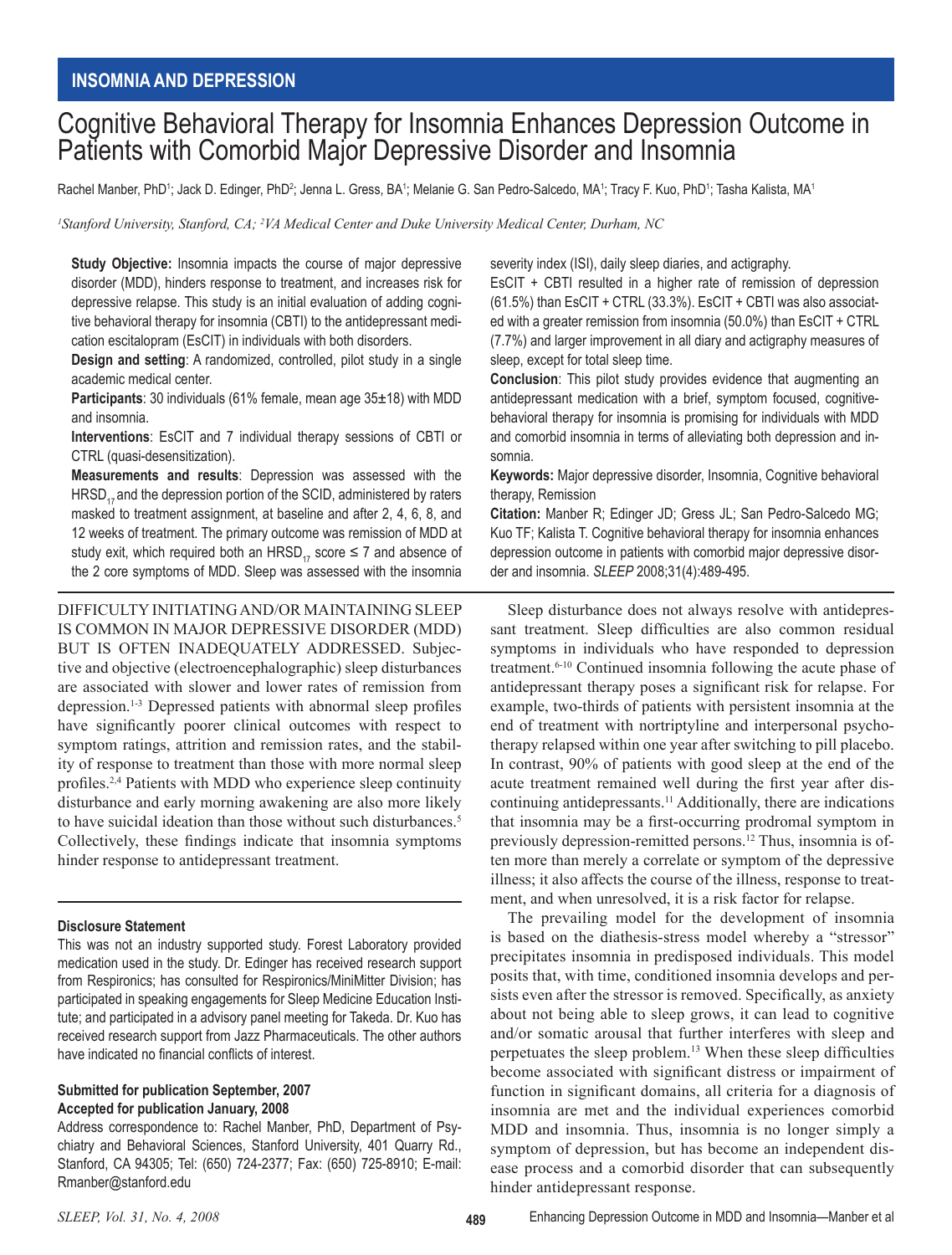Cognitive-behavioral therapy for insomnia (CBTI) is a skillbased, nonpharmacological intervention with many attributes that make it appealing for addressing insomnia in the context of MDD. Extensive research summarized in several meta-analyses<sup>14-17</sup> has shown that CBTI produces improvements in primary insomnia equivalent to those achieved during acute treatment with hypnotic medications<sup>18,19</sup> in terms of reducing nocturnal wakefulness, increasing sleep efficiency, and improving subjective sleep quality.14,20 There is also some evidence that CBTI is effective for insomnia that is comorbid with depression.21-25 Most important, sleep improvements achieved during CBTI endure up to 2 years after the course of CBTI is completed.26 This attribute of CBTI is particularly important in the context of depression, as patients who remain insomnia free are likely to remain depression free for longer periods of time than those whose insomnia recurs.<sup>12,27</sup>

The aim of the present randomized controlled pilot study was to evaluate the feasibility, acceptability, and indications of efficacy of combining an antidepressant medication (escitalopram) with CBTI in people with MDD and insomnia. The main outcome measure was remission from MDD, which is considered the ultimate goal of depression treatment.<sup>28</sup>

#### **METHOD**

#### **Participants**

Participants were recruited through newspaper advertisement, electronic bulletin boards, community postings, and brochures in clinics. The advertisements invited participation in a study on depression and insomnia and did not disclose the study hypothesis. The advertising materials stated that "participants will receive psychotherapy for insomnia and medication for depression." Recruitment took place between June 2004 and August 2006. The study protocol was approved by the human subjects committee at Stanford University School of Medicine, and all participants provided a written consent for participation.

To be included participants had to: (1) be between the ages of 18 and 75, (2) meet the Diagnostic and Statistical Manual of Mental Disorders (DSM-IV-TR)<sup>29</sup> criteria for MDD (determined by a Structured Clinical Interview for the DSM-IV  $(SCID)^{30}$ ; (3) score at least 14 on the 17-item Hamilton Rating Scale for Depression  $(HRSD_{17})^{31}$ ; (4) meet DSM-IV-TR criteria for insomnia based on the Duke Structured Interview for Sleep Disorders (available from coauthor JE); (5) meet the following two quantitative criteria for insomnia, based on 2 weeks of daily sleep diaries: a) sleep onset latency > 30 min and/or wake after sleep onset > 30 min per night at least 3 nights per week; b) total sleep time  $\leq 6.5$  h at least 3 times per week; (6) be free of any psychotropic or hypnotic medication for at least 14 days (45 days for fluoxetine) prior to the screening visit.

Participants were excluded for the following reasons: (1) current active suicidal potential, psychotic features, or having received ECT or vagal nerve stimulation treatment during the last year. (These presentations are not suitable to an experimental protocol unless it is specifically designed to address such severe presentations.); (2) seasonal pattern of MDD (to avoid confounding the result with spontaneous remission due to seasonal variations in mood); (3) history of treatment with the study medication escitalopram or failing at least two SSRIs; (4)

conditions incompatible with the study medication escitalopram (e.g., pregnancy or lactation, not using a reliable birth control method, history of seizure disorder, presence of diseases, and conditions that produce altered metabolism or hemodynamic responses, and hepatic or renal dysfunction); (5) current ongoing psychotherapy, pharmacotherapy, alternative therapy, or any other treatment of claimed efficacy for depression or insomnia including any over-the-counter medications or herbs (e.g., melatonin, valerian, kava, hop extract, St John wort, SAMe); (6) Ten or more arousals per hour of sleep related to respiratory events (apneas and hypopneas); (7) ten or more periodic limb movement events per hour during sleep; (8) meeting The International Classification Of Sleep Disorders, Second edition (ICSD-2)32 criteria for circadian rhythm disorder, parasomnia, narcolepsy, or other primary sleep disorder; (9) uncontrolled medical conditions; (10) comorbid psychiatric conditions other than MDD (based on a SCID interview); (11) abnormal thyroid function (based on laboratory testing) or abnormal urine drug screen; (12) inadequate English language fluency.

#### **Treatments**

Participants received 12 weeks of EsCIT, open label and concomitantly 7 individual sessions of CBTI or CTRL therapy. The frequency of CBTI and CTRL treatment was identical (5 weekly sessions followed by 2 biweekly sessions). EsCIT was selected as a representative of the most commonly prescribed class of antidepressant medications, the selective serotonin inhibitors (SSRIs). It has the added advantage that the proportion of patients reporting daytime somnolence (6%) and insomnia (9%) as side effects is equivalent (product insert: http://www. frx.com/products/lexapro.aspx). The initial dose of EsCIT was 5 mg. It was increased to 10 mg during the second week, with additional increases up to 20 mg based on clinical response and tolerability. Medication management followed a standardized protocol<sup>33</sup> and included biweekly visits for the first 2 months and a final study visit at the end of treatment (end of week 12).

CBTI included the following components: (a) education about normal sleep, sleep in depression, circadian rhythms, and impact of substances (Session 1); (b) sleep restriction<sup>34</sup> and stimulus control instructions<sup>35</sup> (introduced during Session 2 and adjusted during subsequent sessions); (c) management of stress and of cognitive and somatic arousals (Session 3); (d) cognitive restructuring36 (provided throughout the intervention); and (e) instructions for continued schedule adjustment and relapse prevention (Session 7).

The CTRL intervention consisted of a quasi-desensitization procedure that has been used successfully as a control therapy in a seminal insomnia outcome study.<sup>37</sup> The CTRL treatment also included education about sleep and sleep hygiene (to increase the credibility of the intervention to both therapists and patients) but it did not include any other active components of CBTI. The most recent practice parameters for the psychological and behavioral treatments of insomnia concluded that there is "insufficient evidence" for sleep hygiene education to be an option as a single therapy.<sup>38</sup>

Both CBTI and CTRL therapies focused only on sleep; neither addressed mood, anhedonia, or other symptoms of depression. All participants were instructed to limit caffeine intake to the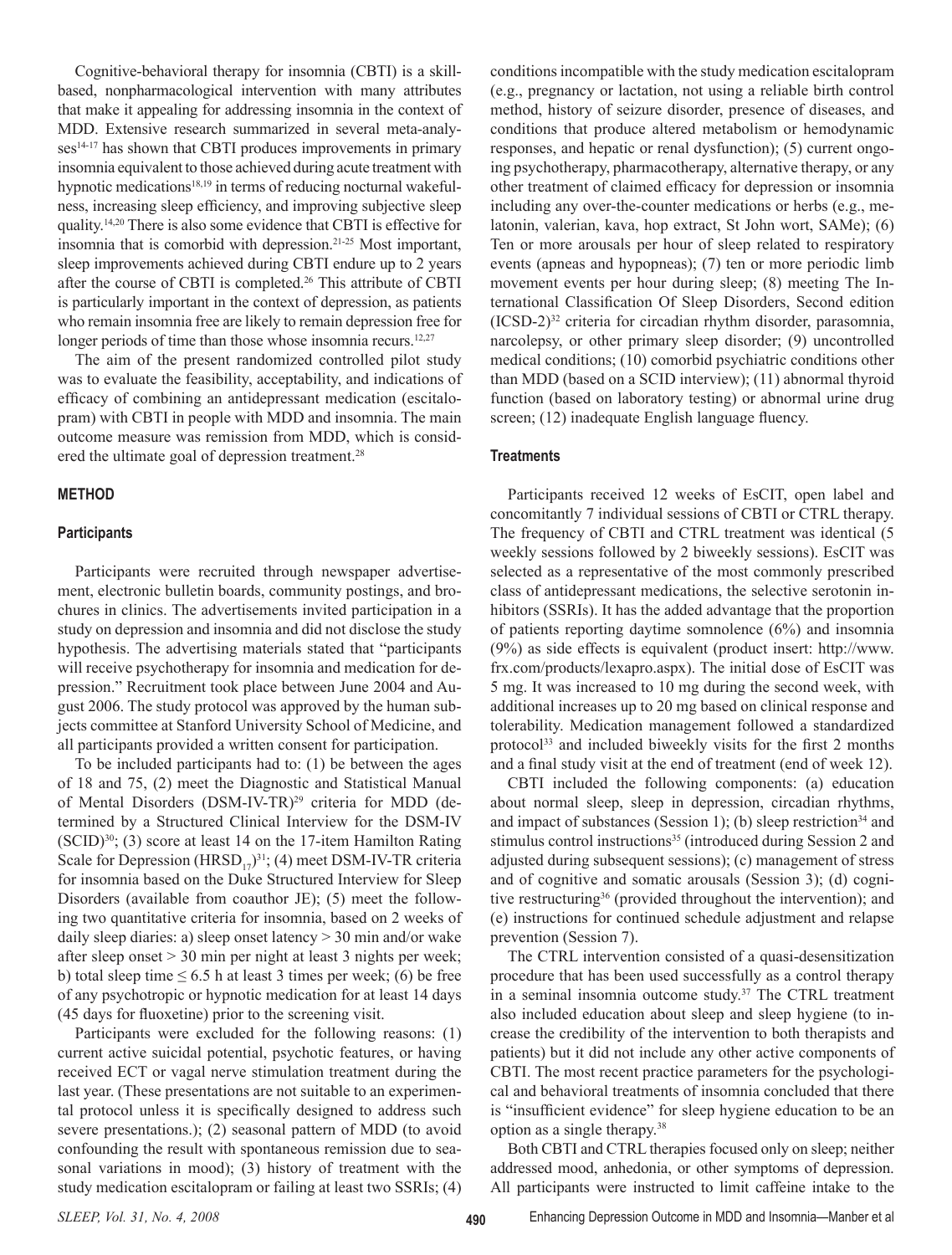equivalent of no more than 3 cups of coffee per day and avoid all caffeine consumption in the late afternoon and evening hours. They were also advised not to consume alcohol too close to bedtime, to avoid eating large meals late at night, and to make the bedroom environment adequately dark, temperate, and quiet.

Two licensed clinical psychologist provided both CBTI and CTRL therapy, with equal case loads for each therapy. The therapists, both naïve to CBTI, were trained in the delivery of CBTI through reviewing the treatment manuals and role-playing. Therapists received supervision initially weekly and later biweekly. Training in CTRL followed the same procedures. To increase the likelihood that the therapists will perceive the 2 therapies as equally credible and expect them to be equally effective, the therapists were told that although CBTI is the standard treatment for insomnia, it has not been tested for insomnia comorbid with depression and that issues of motivation might hinder compliance with treatment recommendations. It was further stated that the CTRL therapy, which is based on desensitization, might be particularly relevant to treating insomnia in depressed patients as depressed individuals are prone to rumination. Therapists were told that the aim of the study was to compare 2 forms of psychotherapy for the treatment of insomnia in depression.

#### **Measures**

The main depression measures were the  $HRSD_{17}$  and the depression portion of the SCID, both administered at each study visit (at baseline and after 2, 4, 6, 8, and 12 weeks of treatment) by trained raters masked to participants' treatment assignments. The intraclass correlation based on 22 HRSD interviews was 0.96. When examined symptom-by-symptom, the median intraclass correlation was 0.85. The main outcome measure was remission of MDD at study exit, which required both an  $HRSD_{17}$  $-score \le 7$  and absence of the 2 core symptoms of MDD.

Changes in sleep variables were measured with daily sleep diaries and actigraphs. The daily sleep diary provides data on bedtime, rise time, minutes to sleep onset latency, minutes awake after sleep onset, minutes awake before planned (early morning awakening), and subjective sleep quality. Actigraphs provide objective minute-by-minute data on sleep-wake states. An actigraph is a watch-size motion-recording apparatus that contains an acceleration sensor, a processor, and memory. The processor records physical motion and translates it to numerical digital data. Actigraphy provides an acceptable objective longitudinal measure of sleep continuity in natural settings.<sup>39</sup> Each participant wore an Actiwatch™ by Minimitter daily on the nondominant wrist for 2 weeks at baseline, between weeks 6 and 8 (midpoint of treatment), and between weeks 14 and 16 (end of treatment). To increase the accuracy of scoring, participants noted in the diary the times that the event marker for onset and offset of the time in bed were pressed, and documented when the unit was not worn. The following measures, recorded and derived from the diary and actigraphy data, were analyzed: total wake time (TWT; summation of sleep onset latency, wake time after sleep onset, and early morning awakening), total sleep time (TST), sleep efficiency (SE; the ratio between TST and time in bed); and subjective sleep quality (diary only).

The clinical significance of the results was evaluated with the Insomnia Severity Index (ISI).<sup>36</sup> This measure provides an

index of the global severity of insomnia, including perceived daytime consequences and distress. It has good psychometric properties.<sup>40</sup> The score range is between 0 and 28. Scores in the range 0 to 7 represent "no clinically significant insomnia"; scores in the range of 8 to 14 represent "sub-threshold insomnia"; scores in the range of 15 to 21 represent "clinical insomnia (moderate severity)"; and scores in the range 22 to 28 represent "clinical insomnia (severe)." The ISI was administered at baseline, treatment week 5, and at the end of treatment. Remission of insomnia was defined by an ISI score  $\leq$  7.

Expectations of benefit from treatment were completed independently by the therapists and patients after the second session, when the 2 therapies diverged. Patients' expectations were measured with 4 items taken from the California Psychotherapy Alliance Scales (CALPAS)<sup>41,42</sup> and the Session Evaluation Form (SEF).43 Since the items were not on the same scale, the average z-scores of the 4 items constituted the patient expectation score. Therapists' expectations of benefit for their client were computed as the average of the following 2 items, both rated on a 5-point Likert scale: "Predict the likelihood that this patient will benefit from the particular treatment you are offering."  $(1 = not$ very likely and  $5 = \text{very likely}$  and "How much do you expect this patient to improve by the end of the treatment?"  $(1 = not$  at all and  $5 =$  very much).

To assess compliance with the CBTI recommendations, therapists rated each patient on a 5-point Likert scale as to how much each instruction was followed. The Likert scale was anchored as follows:  $0 = \text{poor/no}$  compliance;  $1 = \text{marginal}$ ;  $2 =$ fair;  $3 = \text{good}$ ;  $4 = \text{very good}$ ;  $5 = \text{excellent}$ .

The instructions that were rated were as follows: (1) go to bed only when sleepy; (2) get out of bed when unable to sleep initially; (3) get out of bed when unable to sleep in the middle of the night; (4) wake up at prescribed time; (5) get out of bed shortly after waking up; (6) use bed and bedroom only for sleep. An overall compliance score was computed as the mean score of all items across all time points.

#### **Procedures**

Participants who expressed initial interest in the study (N=763) were screened as follows: 1) a 15-min telephone screening interview was used to ensure basic study criteria were met; 2) in person interviews using the SCID,  $HRSD_{17}$ , and the Duke Structured Interview for Sleep Disorders; 3) in-home polysomnography to determine RDI and PLMS index; 4) laboratory screens (thyroid and urine drug screen); 5) 2 weeks of sleep diaries to verify that research criteria for insomnia were met; and 6) a meeting with the study physician to ensure that there were no contra-indications for administering escitalopram. Qualified participants ( $N = 30$ ) entered a 2 week baseline period, during which they completed sleep diaries and wore actigraphs. Participants were then randomized to EsCIT+CBTI ( $N = 15$ ) or EsCIT + CTRL ( $N = 15$ ). Randomization was performed in blocks of 2 and separate randomization tables were created for individuals with  $HRSD_{17}$  scores above and below 20 to ensure equal distribution of depression severity in the two conditions. Treatment allocation was concealed from the principal investigator and all other investigators and personnel, except for the study coordinator, who assigned participants to their groups and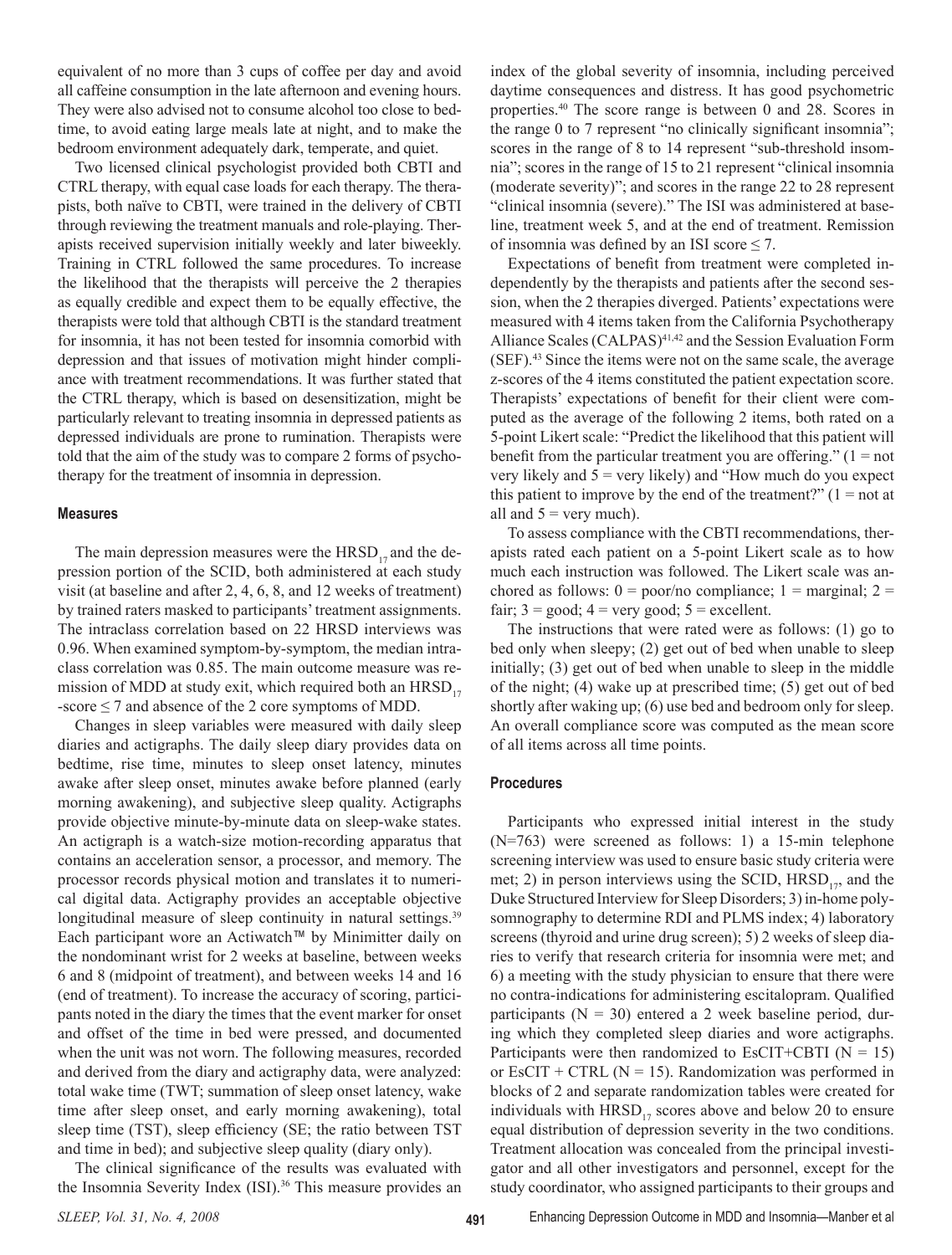

indicated the assignment in the randomization table, and the psychotherapists. The participants, the psychiatrist managing the medications, and the clinical raters were masked to treatment conditions. Seasonal variations in light were unlikely to confound the results as CBTI and CTRL were both administered equally at the different times of the year.

# **RESULTS**

## **Baseline Characteristics**

Participant flow from enrollment until the end of treatment is depicted in Figure 1. The analyzable sample consisted of all randomized participants who attended at least one post randomization assessment visit  $(13 \text{ in } \text{EsCIT} + \text{CBTI} \text{ and } 15 \text{ in}$ EsCIT + CTRL). Demographic and baseline characteristics of the sample with respect to depression and insomnia appear in Table 1. There were no group differences in any of the baseline variables depicted in Table 1.

# **Indication of Efficacy**

EsCIT + CBTI resulted in a higher rate of remission from depression (61.5%) than EsCIT + CTRL (33.3%), but this

large difference was not statistically significant ( $P = 0.13$  for a one-tailed Fisher exact test). The mean baseline and endpoint  $HRSD_{17}$  scores and  $HRSD_{17}$  scores after removing the 3 sleep items, are depicted in Table 2 as are the Cohen's-d effect sizes for the differential change in HRSD scores.

# **Credibility**

Participants' expectations of sleep benefit, measured at the end of session 2 as the mean of the item z-scores, were -0.45 (0.64) for EsCIT + CBTI and -0.68 (0.70) for EsCIT + CTRL. The difference did not reach statistical significance  $(t=0.88; P=$ 0.39; Cohen's-d = 0.34). To test the impact of patients' expectations on the main outcome we tested a logistic regression model with remission status as the dependent variable. The predictors included treatment group, patient expectations, both centered, and their interaction. The overall model fit was significant ( $\chi^2$ = 9.4,  $P = 0.024$ ). Of the variables in the model only the interaction term was significant (Wald = 4.5,  $P = 0.033$ ). Follow up examination of the 4 subgroups based on split median of all patients' expectations (CBTI-Low expectation, CBTI-High expectation, CTRL-Low expectation, CTRL-High Expectation) revealed that expectations played a significant role in the EsCIT + CTRL group, with 0% (0/9) of those with low expectation attaining remission status and 83% (5/6) of those with high expectations attaining remission status. In contrast, in the EsCIT + CBTI group, 80% (4/5) of those with low expectation remitted and only 43% (3/7) of those with high expectation remitted. Therapists' expectations of benefit were significantly higher for participants in the EsCIT + CBTI group, 4.5 (0.49), than for those in the EsCIT + CTRL group,  $3.5$  (0.84) for CTRL  $(t=3.5;$  $P = 0.002$ ; Cohen's-d = 1.31) and were significantly correlated with patients' expectations ( $r = 0.40$ ,  $P < 0.05$ ).

# **Impact on Sleep**

Table 3 summarizes the pre- and post-treatment values for the ISI, sleep diary and actigraphy derived sleep parameters using the last available data. Participants in the CBTI group had larger improvement than those in CTRL group in all measures,

|                                               | <b>CBTI Mean (SD)</b> | <b>CTRL Mean (SD)</b> | <b>Total Mean (SD)</b> |
|-----------------------------------------------|-----------------------|-----------------------|------------------------|
| Age (years)                                   | 49.5(13.6)            | 47.8 (13.4)           | 48.6(13.3)             |
| Female                                        | 54%                   | 67%                   | 61%                    |
| Hispanic                                      | 8%                    | $7\%$                 | $7\%$                  |
| Caucasian non-Hispanic                        | 77%                   | 67%                   | 71%                    |
| Age of depression onset (years)               | 37(16.6)              | 33(19)                | 35(18)                 |
| Duration of current MDE (months)              | 20.4(22.9)            | 16.6(15.7)            | 18.3(19)               |
| Number of past depressive episodes            | 2.3(1.6)              | 2.9(2.5)              | 2.6(2.1)               |
| Double depression (Dysthymia & MDD)           | 46%                   | 47%                   | 46%                    |
| Age of insomnia onset (years)                 | 38(15)                | 35(14)                | 36(14)                 |
| Duration of current insomnia episode (months) | 27.9(20.7)            | 32.6(35.6)            | 30.4(28.7)             |
| BMI $(Kg/m2)$                                 | 26.3(5.4)             | 25.5(4.8)             | 25.9(5.0)              |
| PLM (events per hour)                         | 0.4(1.3)              | 0.2(0.8)              | .03(1.0)               |
| Arousal RDI (events per hour)                 | 2.5(2.0)              | 2.1(2.2)              | 2.3(2.1)               |

Arousal RDI – average number of respiratory events associated with arousal per hour of sleep. All P-values were  $\geq 0.4$ .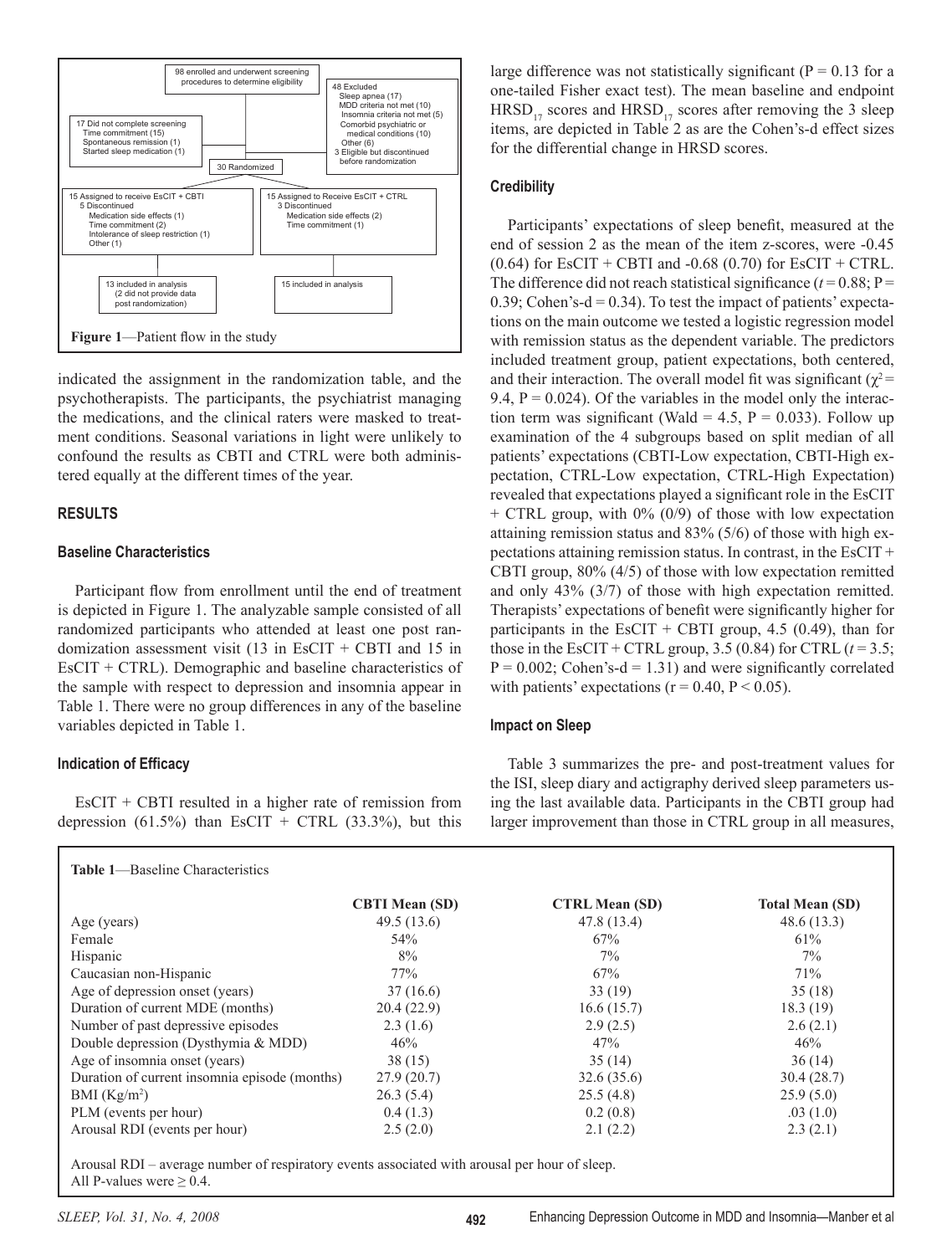**Table 2**—Change in Depression Symptom Severity (Mean (SD))

|                               | $CBTI$ (n=14)   |          | $CTRL$ (n=14)   |           | Cohen's-d |
|-------------------------------|-----------------|----------|-----------------|-----------|-----------|
|                               | <b>Baseline</b> | Endpoint | <b>Baseline</b> | Endpoint  | ES        |
| $HRSD_{17}$                   | 19.9(3.8)       | 7.9(6.6) | 20.7(5.8)       | 11.0(8.7) | 0.27      |
| $HRSD_{17}$ minus sleep items | 15.5(3.8)       | 5.8(5.6) | 16.7(5.2)       | 8.8(7.3)  | 0.24      |

 $HRSD_{17} = 17$ -item Hamilton Rating Scale for Depression;  $HRSD_{17}$  minus sleep items =  $HRSD_{17}$  scores after removing the three sleep items. Endpoint values are based on the last available observation. ES – effect size.

except for TST. The largest effect sizes were observed for the improvement in diary based sleep efficiency (SE) and the insomnia severity index (ISI). The proportion of participants who achieved insomnia remission (ISI score  $\leq$  7) at the last available observation was 50.0% in the EsCIT + CBTI group and 7.7% in the EsCIT + CTRL group ( $\chi^2$  = 5.7, P = 0.05). The correlation between change in ISI scores and patients' expectation of sleep benefits was significant ( $r = 0.49$ ,  $P = 0.015$ ). Higher expectations of benefit were associated greater reductions in ISI scores. Although there is not sufficient power to conduct a meaningful mediation analysis to determine if improvement in sleep mediated differential remission rates between the two insomnia therapies, we describe the relationship between remission form depression and remission from insomnia in the whole sample (combining both groups). Among those whose insomnia remitted 83% also experienced remission of depression, whereas among those whose insomnia did not remit only 39% experienced remission of depression ( $\chi^2$  = 3.6, P = 0.08).

## **Relationship between Remission of MDD and Compliance with CBTI**

For participants receiving  $E\text{SCT} + \text{CB} \text{T}$ , the correlation between the therapists' ratings of patients' compliance with CBTI instructions and the change in  $HRSD_{17}$  score from baseline to the last available observation was  $0.61$  (P = 0.07). Compliance with CBTI was not significantly correlated with changes in sleep ( $P = 0.13$  for the diary rating of sleep quality and P-values  $\geq$  0.5 for changes in all other sleep diary variables and for the change in ISI).

# **DISCUSSION**

This pilot study provides evidence that the strategy of augmenting an antidepressant medication with a brief, symptom focused cognitive-behavioral therapy for insomnia is promising for individuals with MDD and comorbid insomnia. With respect to the primary aim of improving remission from depression we found that the rate of remission from MDD was markedly higher for those treated with EsCIT + CBTI  $(62\%)$ than in those treated with  $E\text{SCT} + \text{CTRL}$  (33%). This is a clinically meaningful finding as remission of depression is the ultimate goal of depression treatment.<sup>28</sup> With respect to treating insomnia, we also found a clinically and statistically significant advantage for the augmentation strategy. Treatment with EsCIT + CBTI was associated with a higher rate of remission of insomnia (50%), defined by the ISI, than treatment with EsCIT + CTRL (8%). The substantially higher remission rate of insomnia among those treated with EsCIT + CBTI suggests that CBTI improves sleep above and beyond any improvement associated with the antidepressant medication itself.

The mechanism by which augmentation of the SSRI escitalopram with a brief insomnia therapy enhances antidepressant response cannot be discerned from this pilot study. The small sample size precludes a meaningful test of the possibility that the observed differential remission of MDD is mediated by the differential improvement in sleep. Two findings from this study suggest that the magnitude of the difference in improvement of depression exceeds what would be expected from the differential improvement in sleep alone. The first is the equivalent effect sizes observed for the change in total HRSD scores and

| <b>Table 3—Sleep Measures Pre- and Post-Treatment (Mean [SD])</b> |           |                |             |                |            |              |  |  |  |
|-------------------------------------------------------------------|-----------|----------------|-------------|----------------|------------|--------------|--|--|--|
|                                                                   |           | $ESCIT + CBTI$ |             | $EsCIT + CTRL$ |            | Cohen's-d ES |  |  |  |
|                                                                   |           | Pre            | Post        | Pre            | Post       |              |  |  |  |
| <b>ISI</b>                                                        |           | 23.1(2.4)      | 9.5(6.3)    | 21.5(5.0)      | 14.3(5.1)  | 1.03         |  |  |  |
| DIARY and ACTIGRAPHY                                              |           |                |             |                |            |              |  |  |  |
| TWT (Min)                                                         | Diary     | 150.5(71.0)    | 72.0(78.8)  | 149.0 (78.3)   | 90.7(72.0) | 0.31         |  |  |  |
|                                                                   | Actigraph | 88.2 (32.3)    | 72.0(33.6)  | 79.2 (51.4)    | 82.2(54.6) | 1.1          |  |  |  |
| TST (Min)                                                         | Diary     | 329(74)        | 371 (55)    | 330 (70)       | 349 (85)   | 0.36         |  |  |  |
|                                                                   | Actigraph | 377(29)        | 371 (49)    | 374 (65)       | 393(40)    | 0.61         |  |  |  |
| SE(%)                                                             | Diary     | 67.1(15.9)     | 84.0 (13.0) | 72.3(15.0)     | 77.6(15.0) | 0.76         |  |  |  |
|                                                                   | Actigraph | 81.1(6.1)      | 86.4(5.9)   | 82.9(9.8)      | 83.2(9.1)  | 0.48         |  |  |  |
| <b>OUAL</b>                                                       | Diary     | 4.9(1.6)       | 6.8(1.7)    | 5.2(2.1)       | 6.1(2.5)   | 0.48         |  |  |  |

ISI = Insomnia Severity Index; TWT= total wake time from lights out to the time out of bed; TST = total sleep time; SE = sleep efficiency; QUAL = Sleep Quality, rated on a 10-point Likert scale; higher number indicates better subjective sleep quality. Cohen's-d effect sizes were computed for the group comparisons of the change from baseline to the last available data.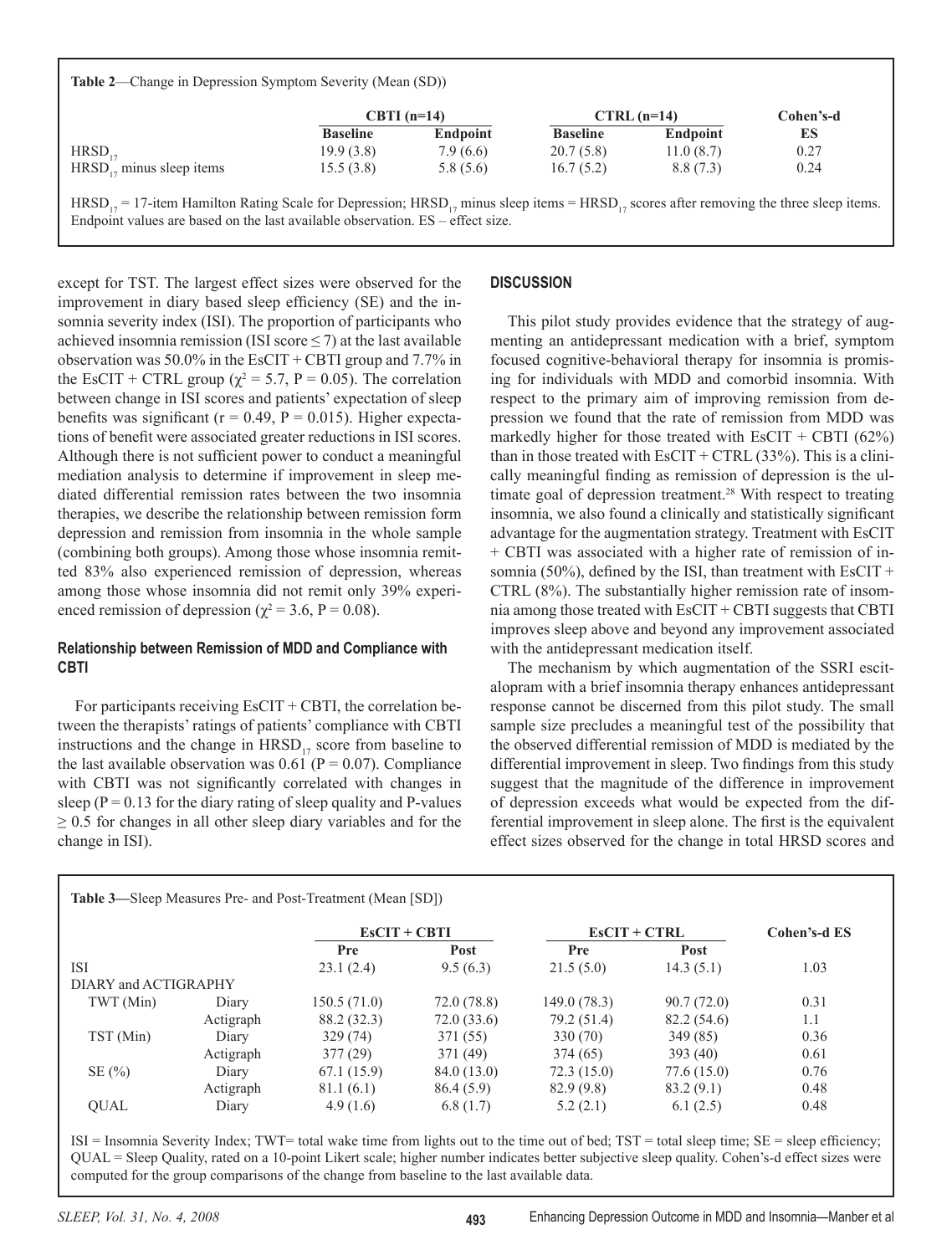for the HRSD scores after removing the three sleep items. The second is related to the magnitude of the difference in depression remission rates between the 2 groups. It suggests a differential impact on symptoms other than sleep. Specifically, the large group difference in the rate of remission from MDD suggests that the 2 therapies differed in their impact on the core symptoms of MDD (sadness and anhedonia), as the absence of both symptoms was required before remission status can be determined. Thus, it appears that the two treatments have differentially affected non-sleep symptoms of MDD. Given that mood, concentration, energy, and coping are often affected by poor sleep, improved sleep could have generalized to improvements in these symptoms. Additional support for the strategy of combining depression treatment with insomnia treatment for patients with MDD and comorbid insomnia comes from a recent study that combined fluoxetine and eszopiclone.<sup>44</sup> The primary endpoint of this large study ( $n = 545$ ) was time awake after sleep onset rather than remission of depression, but the latter was also reported. The study found that relative to fluoxetine and placebo the combination of fluoxetine and eszopiclone produced 9% higher rates of remission of depression (33% versus 42%). Remission of insomnia as measured by the ISI was 17% higher in the group receiving the two active drugs (50% versus 33%).

The possibility that differential expectations of benefit confounded our findings needs to be considered. Our exploratory analysis, using split median, revealed that patients' expectations might have played a greater role in the CTRL treatment than in CBTI. In the CTRL treatment a greater remission rate was observed in those with expectations above the sample median compared to those whose expectations were below the median. In contrast, in the CBTI group a somewhat greater remission rate was observed in those with lower expectations compared to those with higher than median expectations. Together these findings suggest that nonspecific therapeutic factors were more likely to have impacted outcome in the CTRL group than in the CBTI group. Past research that compared CBTI with the same CTRL therapy used in the present study has successfully maintained equivalent credibility for both therapies when delivered by new therapists with no experience in CBTI.<sup>45</sup> This was not the case in the present study, possibly because our therapists were more experienced. We selected experienced therapists because we believe that, in the context of depression, it is important that the therapists have sufficient experience in addressing clinical crisis when indicated, yet refrain from providing general psychotherapy. The possibility that differential therapists' expectations could have contributed to differential patient expectations leads us to recommend that future research use different therapists to deliver the CBTI and CTRL therapies, or consider an alternative control therapy.

As is inherent in a pilot study, the results can only be viewed as tentative and will need replication in larger samples before conclusions about the efficacy of this treatment strategy can be generalized. Such studies will need to address several limitations of the current study, including our small sample, the relative homogeneity of the sample with respect to racial distribution, and exclusion of patients with comorbidity. To increase the generalizability of the results, future research will also need to test a range of antidepressant medications.

There are many important unanswered questions related to the treatment of comorbid insomnia and depression that the current design cannot address. Although CBTI seems promising for the treatment of individuals who experience depression and insomnia at baseline, a different study design is needed to determine if CBTI can improve sleep and depression in patients with treatment emergent insomnia or in patients who experience residual symptoms of insomnia at the end of an adequate antidepressant trial.

The experience in the pilot study suggests that CBTI is acceptable to patients, as evidenced by the fact that only one participant did not tolerate treatment. We also found that CBTI is relatively easy to disseminate. In 3 months we successfully trained 2 general psychotherapists naive to sleep medicine and insomnia therapy to deliver both CBTI and CTRL. This indicates that the proposed intervention strategy, should it prove efficacious in larger replication studies, will be relatively simple to implement in the community utilizing licensed mental health providers.

## **Abbreviations**

- MDD –major depressive disorder
- CBTI cognitive behavioral therapy for insomnia
- CTRL control therapy
- EsCIT escitalopram
- $HRSD_{17}$  Hamilton Rating Scale for Depression (17 items)
- DSM-IV-TR Diagnostic and Statistical Manual of Mental Disorders
- SCID Structured Clinical Interview for the DSM-IV
- ICSD-2 The International Classification of Sleep Disorders, Second edition
- ISI Insomnia Severity Index
- TWT total wake time
- TST total sleep time
- SE sleep efficiency
- BMI Body Mass Index
- RDI Respiratory Disturbance Index
- PLM Periodic Limb Movement
- QUAL Sleep Quality

## **Acknowledgments**

The authors wish to thank the treatment providers, Drs Magdolna Dunai, Brent Solvason, Kimberly Hill, and Kristin Luce, and other research personnel, Chai-Yu Cardell and Viola Arias for their contribution to the research presented in this manuscript. This research was supported by a grant form the National Institute of Metal Health (NIMH), grant number MH066131. Medications for this study were provided by Forest Laboratory.

#### **References**

- 1. Buysse DJ, Reynolds CF, Houck PR, et al. Does lorazepam impair the antidepressant response to nortriptyline and psychotherapy? J Clin Psychiatry 1997;58:426-32.
- 2. Dew MA, Reynolds CF, Houck PR, et al. Temporal profiles of the course of depression during treatment. Predictors of pathways toward recovery in the elderly. Arch Gen Psychiatry 1997;54:1016-24.